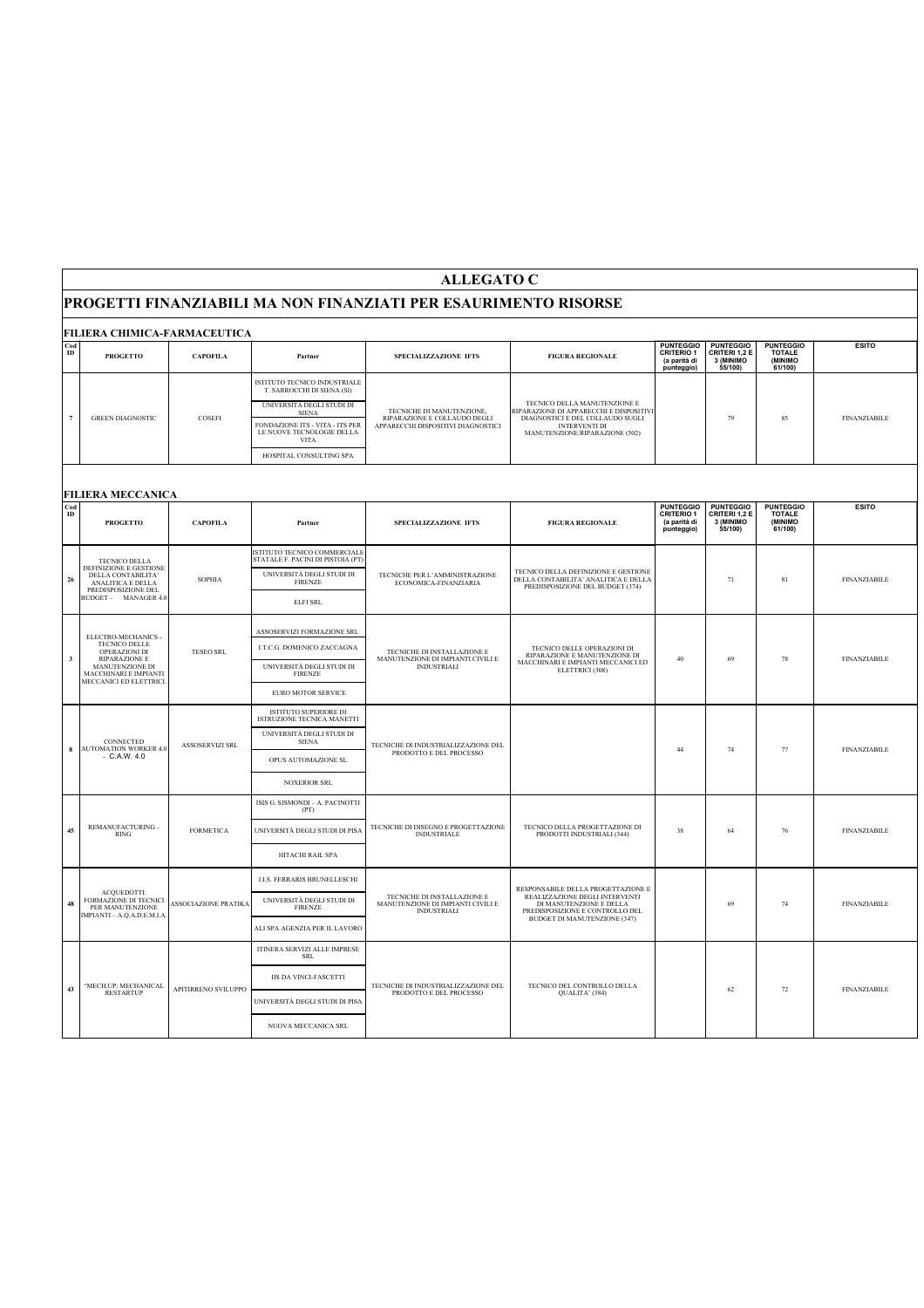|                      | <b>FILIERA MODA</b>                                                                                                              |                                                                   |                                                                                 |                                                                                      |                                                                                                        |                                                                     |                                                           |                                                               |                     |
|----------------------|----------------------------------------------------------------------------------------------------------------------------------|-------------------------------------------------------------------|---------------------------------------------------------------------------------|--------------------------------------------------------------------------------------|--------------------------------------------------------------------------------------------------------|---------------------------------------------------------------------|-----------------------------------------------------------|---------------------------------------------------------------|---------------------|
| Cod<br>$\mathbf{ID}$ | <b>PROGETTO</b>                                                                                                                  | <b>CAPOFILA</b>                                                   | Partner                                                                         | SPECIALIZZAZIONE IFTS                                                                | <b>FIGURA REGIONALE</b>                                                                                | <b>PUNTEGGIO</b><br><b>CRITERIO 1</b><br>(a parità di<br>punteggio) | <b>PUNTEGGIO</b><br>CRITERI 1,2 E<br>3 (MINIMO<br>55/100) | <b>PUNTEGGIO</b><br><b>TOTALE</b><br><b>CMINIMO</b><br>61/100 | <b>ESITO</b>        |
| 20                   |                                                                                                                                  |                                                                   | ASSOCIAZIONE SAN COLOMBANO                                                      | TECNICHE PER LA REALIZZAZIONE<br>ARTIGIANALE DI PRODOTTI DEL MADE IN<br><b>ITALY</b> |                                                                                                        |                                                                     |                                                           |                                                               |                     |
|                      | TECNICHE PER LA<br><b>REALIZZAZIONE</b><br><b>ARTIGIANALE DI</b>                                                                 | <b>AMBIENTE IMPRESA</b>                                           | PEGASO NETWORK DELLA<br>COOPERAZIONE SOCIALE<br><b>TOSCANA ONLUS</b>            |                                                                                      | TECNICO DELLE ATTIVITÀ DI<br>REALIZZAZIONE DI MODELLI DI<br>PELLETTERIA NUOVI O PREESISTENTI (280)     |                                                                     |                                                           |                                                               |                     |
|                      |                                                                                                                                  |                                                                   | <b>I.I.S.S. B.CELLINI</b>                                                       |                                                                                      |                                                                                                        |                                                                     | 74                                                        | 82                                                            | <b>FINANZIABILE</b> |
|                      | PRODOTTI DEL MADE IN<br><b>ITALY - PEPPER</b>                                                                                    |                                                                   | UNIVERSITÀ DEGLI STUDI DI<br><b>FIRENZE</b>                                     |                                                                                      |                                                                                                        |                                                                     |                                                           |                                                               |                     |
|                      |                                                                                                                                  |                                                                   | <b>BARUCCI PELLETTERIE S.R.L.</b>                                               |                                                                                      |                                                                                                        |                                                                     |                                                           |                                                               |                     |
|                      |                                                                                                                                  |                                                                   | PELLETTERIA IL VELIERO SRL                                                      |                                                                                      |                                                                                                        |                                                                     |                                                           |                                                               |                     |
|                      |                                                                                                                                  | LA FABBRICA DELLE<br><b>IDEE SRL</b>                              | LICEO ARTISTICO STATALE<br>PORTA ROMANA                                         | TECNICHE PER LA REALIZZAZIONE<br>ARTIGIANALE DI PRODOTTI DEL MADE IN<br><b>ITALY</b> | TECNICO DELLE ATTIVITÀ DI<br>REALIZZAZIONE DI MODELLI DI<br>ABBIGLIAMENTO NUOVI O PREESISTENTI<br>(60) |                                                                     |                                                           |                                                               |                     |
| 17                   | FASHION DESIGNER 5.0<br>- INNOVAZIONE NELLO<br>SVILUPPO DEL<br>PRODOTTO FASHION<br>DESIGNER 5.0                                  |                                                                   | UNIVERSITÀ DEGLI STUDI DI<br><b>FIRENZE</b>                                     |                                                                                      |                                                                                                        |                                                                     | 72                                                        | 80                                                            | <b>FINANZIABILE</b> |
|                      |                                                                                                                                  |                                                                   | TESSILNOVA DI CLAUDIO<br><b>GRISOLINI &amp;C. SNC</b>                           |                                                                                      |                                                                                                        |                                                                     |                                                           |                                                               |                     |
|                      |                                                                                                                                  |                                                                   | FONDAZIONE ARTE DELLA SETA<br><b>LISIO</b>                                      |                                                                                      |                                                                                                        |                                                                     |                                                           |                                                               |                     |
|                      | <b>SUSTAINABLE TEXTILE</b><br>SUPPLY CHAIN MANAGER<br>(RESPONSABILE DELLA<br><b>FILIERA TESSILE</b><br>SOSTENIBILE) - RE.FI.TE.S | PIN PRATO                                                         | I.T.C.S. DAGOMARI                                                               | TECNICHE PER LA PROGRAMMAZIONE<br>DELLA PRODUZIONE E LA LOGISTICA                    |                                                                                                        |                                                                     |                                                           |                                                               |                     |
| 35                   |                                                                                                                                  |                                                                   | ISTITUTO TECNICO INDUSTRIALE<br><b>STATALE T.BUZZI</b>                          |                                                                                      |                                                                                                        | 45<br>76                                                            |                                                           | 77                                                            | <b>FINANZIABILE</b> |
|                      |                                                                                                                                  |                                                                   | UNIVERSITÀ DEGLI STUDI DI<br><b>FIRENZE</b>                                     |                                                                                      |                                                                                                        |                                                                     |                                                           |                                                               |                     |
|                      |                                                                                                                                  |                                                                   | LANIFICIO FALIERO SARTI & FIGLI<br><b>SRL</b>                                   |                                                                                      |                                                                                                        |                                                                     |                                                           |                                                               |                     |
|                      | <b>HI-TECH FASHION SYSTEM</b>                                                                                                    |                                                                   | <b>I.I.S. FERRARIS BRUNELLESCHI</b>                                             | TECNICHE PER LA REALIZZAZIONE<br>ARTIGIANALE DI PRODOTTI DEL MADE IN<br><b>ITALY</b> | TECNICO DELLE ATTIVITA' DI<br>REALIZZAZIONE DI MODELLI DI<br>ABBIGLIAMENTO NUOVI O PRESISTENTI (60)    |                                                                     |                                                           |                                                               |                     |
| 44                   |                                                                                                                                  | <b>AGENZIA PER LO</b><br>SVILUPPO EMPOLESE<br>VALDELSA S.P.A.     | SCUOLA SUPERIORE DI STUDI<br><b>UNIVERSITARI E</b><br>PERFEZIONAMENTO SANT'ANNA |                                                                                      |                                                                                                        |                                                                     | 66                                                        | 73                                                            | <b>FINANZIABILE</b> |
|                      |                                                                                                                                  |                                                                   | PELLEMODA SRL                                                                   |                                                                                      |                                                                                                        |                                                                     |                                                           |                                                               |                     |
|                      |                                                                                                                                  | POLIMODA                                                          | LICEO ARTISTICO DI PORTA<br>ROMANA E SESTO FIORENTINO                           | TECNICHE PER LA REALIZZAZIONE<br>ARTIGIANALE DI PRODOTTI DEL MADE IN<br><b>ITALY</b> | TECNICO DELL'IDEAZIONE, DISEGNO E<br>PROGETTAZIONE DI MANUFATTI DI<br>ARTIGIANATO ARTISTICO (474)      |                                                                     |                                                           |                                                               |                     |
| $\overline{4}$       | TECNICO DELL'IDEAZIONE,<br>DISEGNO E<br>PROGETTAZIONE DI                                                                         |                                                                   | UNIVERSITÀ DEGLI STUDI DI<br><b>FIRENZE</b>                                     |                                                                                      |                                                                                                        |                                                                     | 65                                                        | 71                                                            | <b>FINANZIABILE</b> |
|                      | MANUFATTI DI<br>ARTIGIANATO ARTISTICO<br>$-CAP5.0$                                                                               |                                                                   | FRATELLI MARZI SRL                                                              |                                                                                      |                                                                                                        |                                                                     |                                                           |                                                               |                     |
|                      |                                                                                                                                  |                                                                   | FACOPEL PRODUZIONE S.R.L.                                                       |                                                                                      |                                                                                                        |                                                                     |                                                           |                                                               |                     |
|                      | <b>D.A.R - TECNICHE DI</b><br>DESIGN PER LA REALTA<br><b>AUMENTATA</b>                                                           | CENTRO SPERIMENTALE<br>DEL MOBILE E<br>DELL'ARREDAMENTO<br>S.R.L. | <b>I.I.S. G. GIOVAGNOLI</b>                                                     | TECNICHE PER LA REALIZZAZIONE<br>ARTIGIANALE DI PRODOTTI DEL MADE IN<br><b>ITALY</b> | TECNICO DELLA DEFINIZIONE TECNICA                                                                      |                                                                     |                                                           |                                                               |                     |
|                      |                                                                                                                                  |                                                                   | UNIVERSITÀ DEGLI STUDI DI<br><b>FIRENZE</b>                                     |                                                                                      |                                                                                                        |                                                                     |                                                           |                                                               |                     |
| 46                   |                                                                                                                                  |                                                                   | UNIVERSITÀ DEGLI STUDI DI<br><b>SIENA</b>                                       |                                                                                      | DEL PROGETTO E DELLA REALIZZAZIONE DI<br>PROTOTIPI E MODELLI (263)                                     |                                                                     | 63                                                        | 68                                                            | <b>FINANZIABILE</b> |
|                      |                                                                                                                                  |                                                                   | OFFICINE VALIS                                                                  |                                                                                      |                                                                                                        |                                                                     |                                                           |                                                               |                     |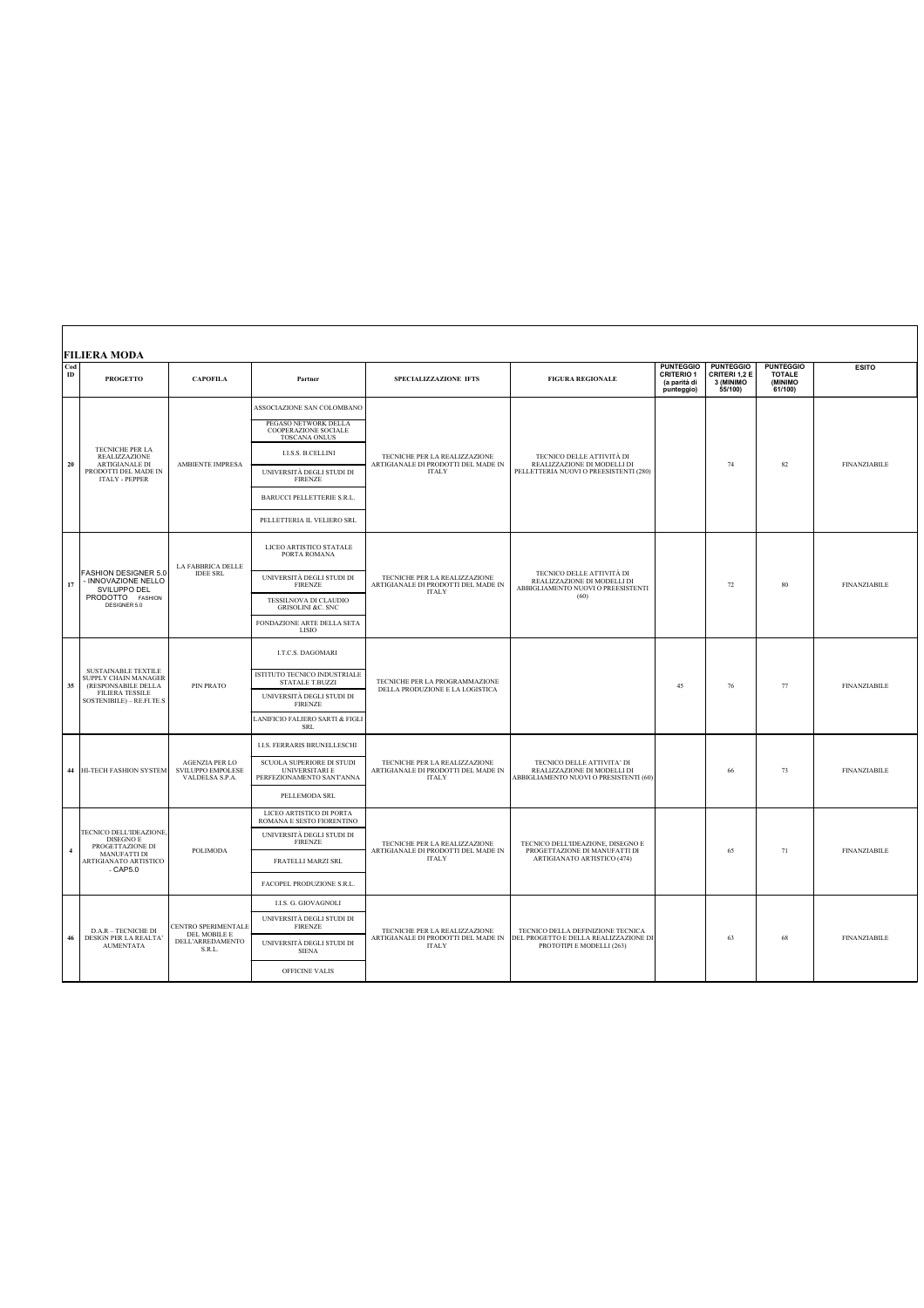| Cod<br>$\mathbf{ID}$ | <b>FILIERA ICT</b><br><b>PROGETTO</b>                                                          | <b>CAPOFILA</b>                                        | Partner                                                                                                                                                                                                                                                                                    | SPECIALIZZAZIONE IFTS                                                       | <b>FIGURA REGIONALE</b>                                                                                                           | <b>PUNTEGGIO</b><br><b>CRITERIO 1</b><br>(a parità di<br>punteggio) | <b>PUNTEGGIO</b><br>CRITERI 1,2 E<br>3 (MINIMO<br>55/100) | <b>PUNTEGGIO</b><br><b>TOTALE</b><br>(MINIMO<br>61/100 | <b>ESITO</b>        |
|----------------------|------------------------------------------------------------------------------------------------|--------------------------------------------------------|--------------------------------------------------------------------------------------------------------------------------------------------------------------------------------------------------------------------------------------------------------------------------------------------|-----------------------------------------------------------------------------|-----------------------------------------------------------------------------------------------------------------------------------|---------------------------------------------------------------------|-----------------------------------------------------------|--------------------------------------------------------|---------------------|
| 37                   | <b>CYBER SECURITY</b><br>SPECIALIST <sub>2</sub>                                               | PIN PRATO                                              | I.T.I.S. A. MEUCCI (FI)<br>UNIVERSITÀ DEGLI STUDI DI<br><b>FIRENZE</b><br><b>ERGON SRL</b><br>THALES ITALIA SPA<br><b>RESOLVO SRL</b>                                                                                                                                                      | TECNICHE PER LA SICUREZZA DELLE RETI E<br>DEI SISTEMI                       | RESPONSABILE DELLA SICUREZZA DI RETI<br>INFORMATICHE E DELLA PROTEZIONE DI<br>DATI (179)                                          |                                                                     | 78                                                        | 84                                                     | <b>FINANZIABILE</b> |
| 6                    | DATA GREEN<br>MANAGEMENT - DGM                                                                 | <b>FORMETICA</b>                                       | POLO SCIENTIFICO TECNICO<br>PROFESSIONALE FERMI-GIORGI<br>UNIVERSITÀ DI PISA<br>LUCENSE SCPA<br>AGENZIA FORMATIVA PERCORSO<br>SRL IMPRESA SOCIALE                                                                                                                                          | TECNICHE PER LA PROGETTAZIONE E<br><b>GESTIONE DI DATABASE</b>              | DATABASE ADMINISTRATOR<br>(AMMINISTRATORE DI DATABASE)<br>(481)                                                                   |                                                                     | 71                                                        | 83                                                     | <b>FINANZIABILE</b> |
| 19                   | SOFTWARE CREATOR<br><b>ENVIRONMENT - S.CRE.EN</b>                                              | ARCHADEMY SRL                                          | CONSORZIO COPERNICO S.C.A.R.L<br>I.T.I.S. G. MARCONI<br>UNIVERSITÀ DEGLI STUDI DI PISA<br><b>NUBESS SRL</b>                                                                                                                                                                                | TECNICHE PER LA PROGETTAZIONE E LO<br>SVILUPPO DI APPLICAZIONI INFORMATICHE | TECNICO DELLA PROGETTAZIONE,<br>SVILUPPO, TESTING E MANUTENZIONE DEL<br>SOFTWARE (SVILUPPATORE SOFTWARE-<br>DEVELOPER) (489)      | 44                                                                  | 70                                                        | 80                                                     | <b>FINANZIABILE</b> |
| 16                   | INTELLIGENZA DIGITALE<br>PER L'INDUSTRIA 4.0. -<br><b>INTELLIGENZA DIGITALE</b>                | AGENZIA PER LO<br>SVILUPPO EMPOLESE<br>VALDELSA S.P.A. | I.I.S. FERRARIS BRUNELLESCHI<br>UNIVERSITÀ DEGLI STUDI DI<br><b>SIENA</b><br>EXTRA CUBE S.R.L.                                                                                                                                                                                             | TECNICHE PER LA PROGETTAZIONE E LO<br>SVILUPPO DI APPLICAZIONI INFORMATICHE | TECNICO DELLA PROGETTAZIONE,<br>SVILUPPO, TESTING E MANUTENZIONE DEL<br>SOFTWARE (SVILUPPATORE<br>SOFTWARE - DEVELOPER) (489)     | 40                                                                  | 67                                                        | 79                                                     | <b>FINANZIABILE</b> |
| 39                   | TECDATA - TECNICHE<br>INNOVATIVE PER LA<br>PROGETTAZIONE E<br><b>GESTIONE DI DATABASE</b>      | <b>TOSCANA FORMAZIONE</b><br><b>SRL</b>                | PONTEDERA & TECNOLOGIA<br>EUROCONSULTING SPA<br>CENTRO SPERIMENTALE DEL<br>MOBILE E DELL'ARREDAMENTO<br><b>SRL</b><br><b>IISS CELLINI</b><br>UNIVERSITÀ DEGLI STUDI DI<br><b>FIRENZE</b><br>UNIVERSITÀ DEGLI STUDI DI PISA<br>UNIVERSITA DEGLI STUDI DI<br><b>READYTEC SPA</b><br>COMPOLAB | TECNICHE PER LA PROGETTAZIONE E LA<br><b>GESTIONE DI DATABASE</b>           | TECNICO DELLA GESTIONE,<br>MANUTENZIONE, IMPLEMENTAZIONE E<br>PIANIFICAZIONE DI DATABASE - DATABASE<br><b>ADMINISTRATOR (481)</b> | 39                                                                  | 69                                                        | 79                                                     | <b>FINANZIABILE</b> |
| 30                   | CREATIVE MULTIMEDIA<br>MAKER. TECNICO PER LA<br>COMUNICAZIONE E IL<br><b>MULTIMEDIA - CREA</b> | METRICA SOCIETA'<br>COOPERATIVA                        | <b>IIS CASELLI DI SIENA</b><br>UNIVERSITÀ DEGLI STUDI DI<br><b>SIENA</b><br><b>SLUM SRL</b>                                                                                                                                                                                                | TECNICHE DI PRODUZIONE MULTIMEDIALE                                         | TECNICO DELLE ATTIVITÀ DI IDEAZIONE E<br>SVILUPPO DELL'IMMAGINE DI CAMPAGNE<br>PUBBLICITARIE (208)                                | 43                                                                  | 71                                                        | 78                                                     | <b>FINANZIABILE</b> |
| 21                   | TECNICHE DI PRODUZIONE<br>MULTIMEDIALE - WEB<br><b>CONTENTE SPECIALIST -</b><br>WE.CO.S        | <b>SCUOLA ITALIANA</b><br>TURISMO                      | ISISS POLO-CATTANEO<br>UNIVERSITÀ DEGLI STUDI DI<br><b>SIENA</b><br>SIMURG CONSULENZE SNC                                                                                                                                                                                                  | TECNICHE DI PRODUZIONE MULTIMEDIALE                                         | TECNICO DELLE ATTIVITA' DI IDEAZIONE E<br>SVILUPPO DELLE CAMPAGNE<br>PUBBLICITARIE (208)                                          | 42                                                                  | 70                                                        | 78                                                     | <b>FINANZIABILE</b> |
| $12\,$               | MACHINE LEARNING<br>SPECIALIST MELA                                                            | FORMATICA SCARL                                        | I.T.I.S. G. MARCONI<br>UNIVERSITA' DI PISA<br><b>NOZE SRL</b>                                                                                                                                                                                                                              | TECNICHE PER LA PROGETTAZIONE E LO<br>SVILUPPO DI APPLICAZIONI INFORMATICHE | TECNICO DELLA PROGETTAZIONE,<br>SVILUPPO, TESTING E MANUTENZIONE DEL<br>SOFTWARE (SVILUPPATORE<br>SOFTWARE - DEVELOPER) (489)     | 38                                                                  | 65                                                        | 77                                                     | <b>FINANZIABILE</b> |
| 14                   | WEB APP DEVELOPER 4.0. -<br>W.A.D.                                                             | ADECCO FORMAZIONE<br>S.R.L.                            | ISIS GOBETTI VOLTA<br>UNIVERSITA' DEGLI STUDI DI<br><b>FIRENZE</b><br>PLAN SOFT SRL<br><b>JAEWA SRL</b>                                                                                                                                                                                    | TECNICHE PER LA PROGETTAZIONE E LO<br>SVILUPPO DI APPLICAZIONI INFORMATICHE | TECNICO DELLA PROGETTAZIONE,<br>SVILUPPO, TESTING E MANUTENZIONE DEL<br>SOFTWARE (SVILUPPATORE<br>SOFTWARE - DEVELOPER) (489)     | 41                                                                  | $68\,$                                                    | 76                                                     | <b>FINANZIABILE</b> |